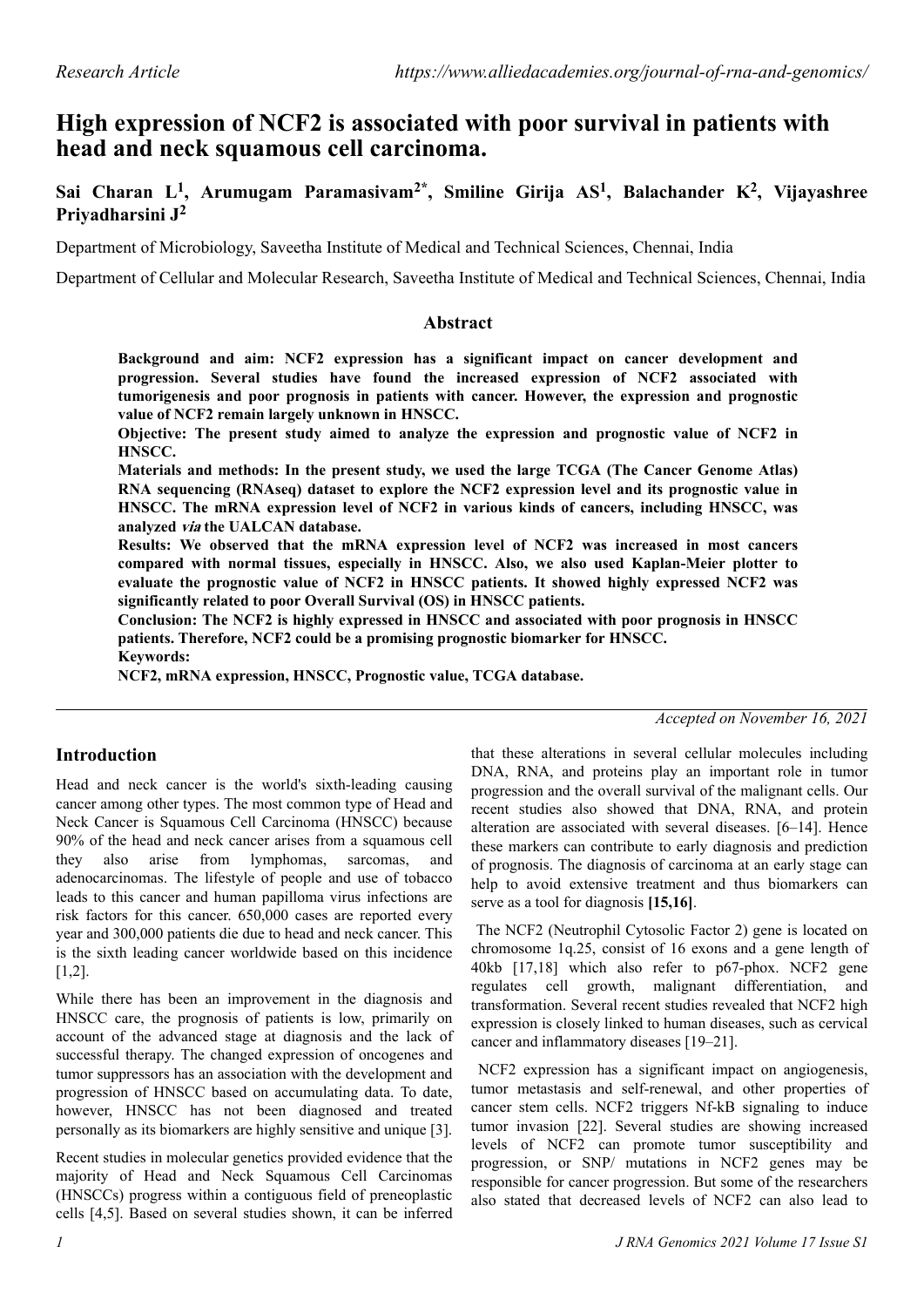*Citation: Charan SI, Paramasivam A, Girija ASS, et al.. High expression of NCF2 is associated with poor survival in patients with head and neck squamous cell carcinoma. J RNA Genomics 2021;17(S1):1-11.*

cancer progression. Hence more research in the area of NCF2 gene expression and analysis of the association between this NCF2 gene expression and tumor susceptibility progression of cancer should be promoted. This present study aimed to analyze the NCF2 gene expression in HNSCC which is an aggressive malignancy with high morbidity and mortality rates.

#### **Materials and Methods**

#### **Gene expression analysis**

The present study initially analyzed the NCF2 expression in HNSCC (n=520) and normal tissues (n=44) using data from the TCGA dataset. We used the UALCAN database to analyse the NCF2 mRNA expression in primary HNSCC and normal tissues.

#### **Survival analysis by Kaplan-Meier plotter**

In the present study, the prognostic values of NCF2 at mRNA level in HNSCC was analyzed using Kaplan-Meier Plotter is an online database containing gene expression profiles and survival information of cancer patients.

#### **Results and Discussion**

The accumulated evidence shows that the expression of NCF2 in many forms of malignancies has increased significantly. Based on these results, several human virulences have shown that NCF2 has a viable carcinogenic role [23,24]. The NCF2 expression of tumor development and unfavorable prognosis were found in previous trials to be evident and closely associated with different forms of malignancy. High NCF2 expression in colorectal cancer tissues has been seen frequently and may play an important role in colorectal cancer. In a recent study, it was found that the increased expression of NCF2 is significantly associated with the stage TNM, a recurrence that has shown that the surplus expression of NCF2 could contribute to the ESCC growth. Further, it has been shown that there have been obvious associations among the expression of increased NCF2 with short OS characteristics and poorer DFS in ESCC patients according to the Kaplan-Meier analysis and log-rank test [25].

In the present study, the NCF2 expression in HNSCC was first determined using the UALCAN database. We found that NCF2 was highly expressed in various types of cancer including HNSCC (Figure-1,  $p < 0.05$ ).



**Figure 1.** *NCF2 mRNA expression pattern in normal and tumor tissues (UALCAN database; P < 0.05). X-axis shows the*

*types of tissues NCF2 were expressed and Y- axis exhibits log2 fold change values of NCF2 expression. Red boxes represent tumor tissues; blue boxes represent normal tissues.*

Besides, the UALCAN database was used to evaluate the exact NCF2 mRNA expression in HNSCC and normal tissues. We found that the mRNA level of NCF2 was significantly upregulated in HNSCC compared to normal tissues (Figure 2,  $p<0.01$ ).

Expression of NCF2 in HNSC based on Sample types



**Figure 2.** *Boxplot showing NCF2 expression in patients with HNSCC (primary tumor) and normal tissues (UALCAN), P<0.01. The Y axis: transcript (NCF2) per million and X axis: sample types.*

In the present study, we also found that high NCF2 expression was related to poor survival rate in HNSCC patients (Figure 3, p=04).



**Figure 3.** *Kaplan-Meier curves indicated that HNSCC patients had poorer overall survival with high expression of NCF2 mRNA (P=0.04). Red line shows the cases with highly expressed NCF2 and black line is indicated for the cases with*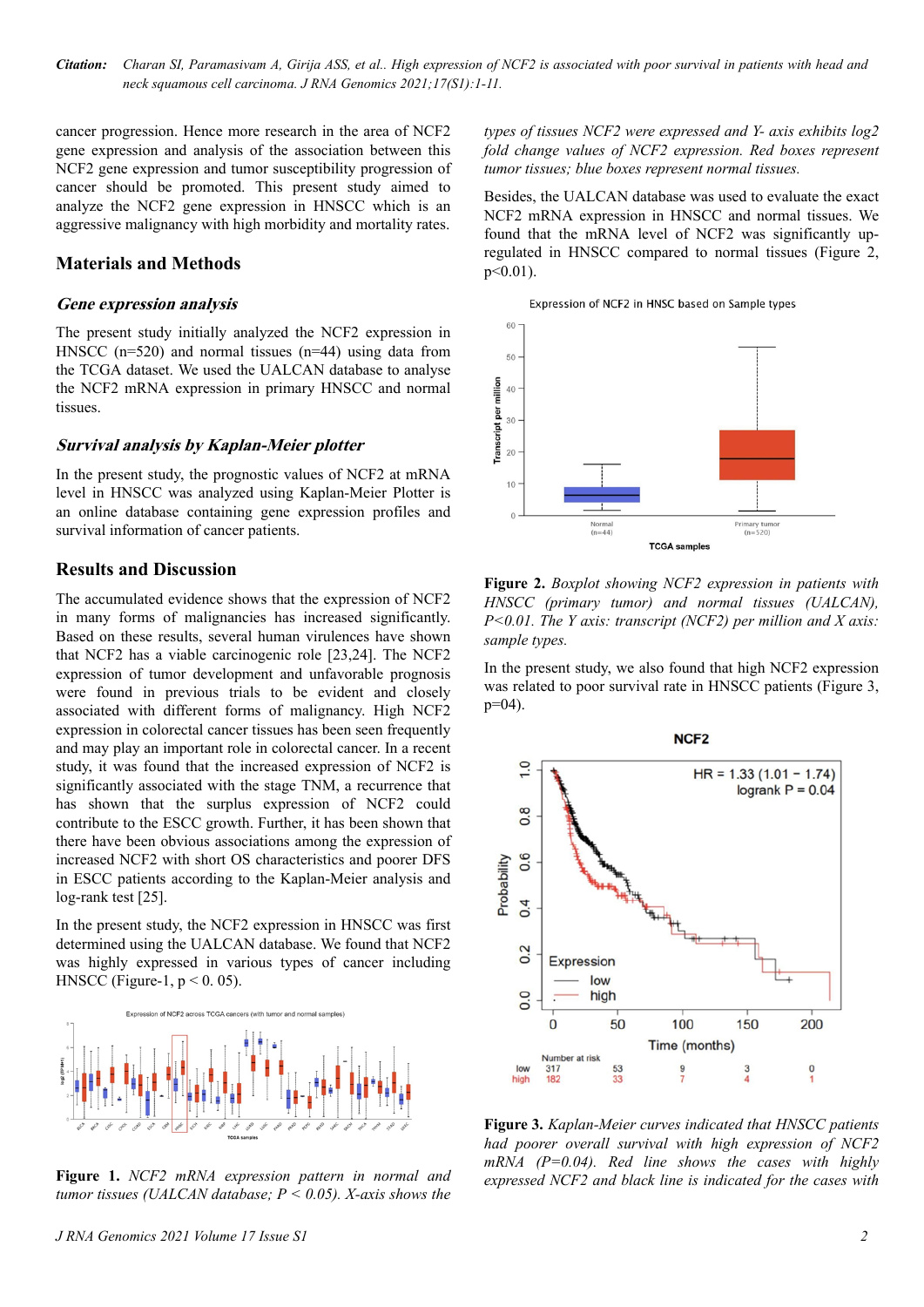#### *lowly expressed NCF2. The y-axis is the survival probability, and the x-axis represents time (months).*

Apart from HNSCC, cervical cancer, esophageal squamous cell carcinoma, and renal carcinoma also showed decreased overall survival rate associated with increased expression of the NCF2 gene [25,27]. The present study results were also under previous literature in the case of increased NCF2 expression and decreased overall survival rate of HNSCC patients. However, large-scale studies are required to substantiate the findings obtained in this study.

### **Conclusion**

In conclusion, NCF2 was highly expressed in HNSCC and was significantly correlated to poor survival in HNSCC patients. Hence NCF2 can be used as a potential prognostic biomarker for HNSCC.

### **Acknowledgment**

The authors are thankful to Saveetha dental college for providing a platform to express our knowledge.

## **Authors Contribution**

All the authors contributed equally in concept, designing, carrying out the research and analysis of the study.

### **Conflict of Interest**

The authors declare no conflict of interest.

### **Funding**

We thank the Saveetha Institute of Medical and Technical Sciences (SIMATS), Saveetha dental college and hospitals, Saveetha university for funding the present study.

### **Reference**

- 1 [Paramasivam A, George R, Jayaseelan VP. Aberrations of](https://www.sciencedirect.com/science/article/abs/pii/S0003996920304088?via%3Dihub) [m6A regulators are associated with tumorigenesis and](https://www.sciencedirect.com/science/article/abs/pii/S0003996920304088?via%3Dihub) [metastasis in head and neck squamous cell carcinoma. Arch](https://www.sciencedirect.com/science/article/abs/pii/S0003996920304088?via%3Dihub) [Oral Biol. 2021;122:1375–1378.](https://www.sciencedirect.com/science/article/abs/pii/S0003996920304088?via%3Dihub)
- 2 [Paramasivam A, George R, Priyadharsini JV. Genomic and](https://www.ncbi.nlm.nih.gov/pmc/articles/PMC8332867/pdf/ajcr0011-3688.pdf) [transcriptomic alterations in m6A regulatory genes are](https://www.ncbi.nlm.nih.gov/pmc/articles/PMC8332867/pdf/ajcr0011-3688.pdf) [associated with tumorigenesis and poor prognosis in head](https://www.ncbi.nlm.nih.gov/pmc/articles/PMC8332867/pdf/ajcr0011-3688.pdf) [and neck squamous cell carcinoma. Am J Cancer Res](https://www.ncbi.nlm.nih.gov/pmc/articles/PMC8332867/pdf/ajcr0011-3688.pdf) [2021;11\(7\):3688–3697.](https://www.ncbi.nlm.nih.gov/pmc/articles/PMC8332867/pdf/ajcr0011-3688.pdf)
- 3 [Ram AJ, Girija ASS, Jayaseelan VP, et al. Overexpression](http://journal.waocp.org/article_89369.html) [of BASP1 Indicates a Poor Prognosis in Head and Neck](http://journal.waocp.org/article_89369.html) [Squamous Cell Carcinoma. Asian Pac J Cancer Prev.](http://journal.waocp.org/article_89369.html) [2020;21\(11\):3435–3439.](http://journal.waocp.org/article_89369.html)
- 4 [Priyadharsini JV, Paramasivam A. Virtual screening of](https://www.sciencedirect.com/science/article/abs/pii/S0027510720300439?via%3Dihub) [mutations in antioxidant genes and its putative association](https://www.sciencedirect.com/science/article/abs/pii/S0027510720300439?via%3Dihub) [with HNSCC: An in silico approach. Mutat Res.](https://www.sciencedirect.com/science/article/abs/pii/S0027510720300439?via%3Dihub) [2020;821:111710.](https://www.sciencedirect.com/science/article/abs/pii/S0027510720300439?via%3Dihub)
- 5 [E A, Aswani E, Gheena S, et al. Overexpression of](https://ijcrr.com/uploads/3235_pdf.pdf) [HNRNPA2B1 is associated with poor prognosis in head](https://ijcrr.com/uploads/3235_pdf.pdf)

[and neck squamous cell carcinoma. Int J Curr Res Rev.](https://ijcrr.com/uploads/3235_pdf.pdf) [2020:15–18.](https://ijcrr.com/uploads/3235_pdf.pdf)

- 6 [Ushanthika T, Girija ASS, Paramasivam A, et al. An in](https://www.tandfonline.com/doi/abs/10.1080/14786419.2019.1641811?journalCode=gnpl20) [silico approach towards identification of virulence factors](https://www.tandfonline.com/doi/abs/10.1080/14786419.2019.1641811?journalCode=gnpl20) [in red complex pathogens targeted by reserpine. Nat Prod](https://www.tandfonline.com/doi/abs/10.1080/14786419.2019.1641811?journalCode=gnpl20) [Res. 2021;35:1893–1898.](https://www.tandfonline.com/doi/abs/10.1080/14786419.2019.1641811?journalCode=gnpl20)
- 7 [Priyadharsini JV, Girija ASS, Paramasivam A. In silico](https://www.sciencedirect.com/science/article/abs/pii/S0003996918302504?via%3Dihub) [analysis of virulence genes in an emerging dental pathogen](https://www.sciencedirect.com/science/article/abs/pii/S0003996918302504?via%3Dihub) A. [baumannii and related species. Ar Oral Bio.](https://www.sciencedirect.com/science/article/abs/pii/S0003996918302504?via%3Dihub) [2018;94:93–98.](https://www.sciencedirect.com/science/article/abs/pii/S0003996918302504?via%3Dihub)
- 8 [Paramasivam A, Priyadharsini JV. Novel insights into m6A](https://www.nature.com/articles/s41423-020-0387-x.pdf) [modification in circular RNA and implications for](https://www.nature.com/articles/s41423-020-0387-x.pdf) [immunity. Cell Mol Immunol. 2020;17\(6\):668–669.](https://www.nature.com/articles/s41423-020-0387-x.pdf)
- 9 [Priyadharsini JV, Girija ASS, Paramasivam A. An insight](https://www.cell.com/action/showPdf?pii=S2405-8440%2818%2935855-9) [into the emergence of Acinetobacter baumannii as an oro](https://www.cell.com/action/showPdf?pii=S2405-8440%2818%2935855-9)[dental pathogen and its drug resistance gene profile-An in](https://www.cell.com/action/showPdf?pii=S2405-8440%2818%2935855-9) [silico approach. Heliyon. 2018;4\(12\):01051.](https://www.cell.com/action/showPdf?pii=S2405-8440%2818%2935855-9)
- 10 [Paramasivam A, Priyadharsini JV, Raghunandhakumar S.](https://www.nature.com/articles/s41440-019-0338-z) [N6-adenosine methylation \(m6A\): a promising new](https://www.nature.com/articles/s41440-019-0338-z) [molecular target in hypertension and cardiovascular](https://www.nature.com/articles/s41440-019-0338-z) [diseases. Hypertens Res. 2020;43:153–154.](https://www.nature.com/articles/s41440-019-0338-z)
- 11 [Girija ASS, Shankar EM, Larsson M. Could SARS-CoV-2](https://www.frontiersin.org/articles/10.3389/fimmu.2020.01206/full) [induced hyperinflammation magnify the severity of](https://www.frontiersin.org/articles/10.3389/fimmu.2020.01206/full) [coronavirus disease \(CoViD-19\) leading to acute](https://www.frontiersin.org/articles/10.3389/fimmu.2020.01206/full) [respiratory distress syndrome? Front Immunol.](https://www.frontiersin.org/articles/10.3389/fimmu.2020.01206/full) [2020;11:1206.](https://www.frontiersin.org/articles/10.3389/fimmu.2020.01206/full)
- 12 [Fathima T, Arumugam P, Girija As S, et al. Decoding the](https://pubmed.ncbi.nlm.nih.gov/33369458/) [genetic alterations in genes of dnmt family \(dna methyl](https://pubmed.ncbi.nlm.nih.gov/33369458/)[transferase\) and their association with head and neck](https://pubmed.ncbi.nlm.nih.gov/33369458/) [squamous cell carcinoma. Asian Pac J Cancer Prev.](https://pubmed.ncbi.nlm.nih.gov/33369458/) [2020;21\(12\):3605–3612.](https://pubmed.ncbi.nlm.nih.gov/33369458/)
- 13 [Aparna J, Girija ASS, Paramasivam A, et al. Deciphering](https://mbrc.shirazu.ac.ir/article_5936_af378e326041907dde712a2e5764e4e7.pdf) [the genetic alterations in matrix metallo-proteinase gene](https://mbrc.shirazu.ac.ir/article_5936_af378e326041907dde712a2e5764e4e7.pdf) [family and its putative association with head and neck](https://mbrc.shirazu.ac.ir/article_5936_af378e326041907dde712a2e5764e4e7.pdf) [squamous cell carcinoma. Mol Biol Res Commun.](https://mbrc.shirazu.ac.ir/article_5936_af378e326041907dde712a2e5764e4e7.pdf) [2021;10:13–22.](https://mbrc.shirazu.ac.ir/article_5936_af378e326041907dde712a2e5764e4e7.pdf)
- 14 [Ramalingam AK, Selvi SGA, Jayaseelan VP. Targeting](https://sciendo.com/pdf/10.1515/abm-2019-0061) [prolyl tripeptidyl peptidase from Porphyromonas gingivalis](https://sciendo.com/pdf/10.1515/abm-2019-0061) [with the bioactive compounds from rosmarinus officinalis.](https://sciendo.com/pdf/10.1515/abm-2019-0061) [Asian Biomed. 2019;13:197–203.](https://sciendo.com/pdf/10.1515/abm-2019-0061)
- 15 [Paramasivam A, George R, Priyadharsini JV. Genomic and](https://www.ncbi.nlm.nih.gov/pmc/articles/PMC8332867/pdf/ajcr0011-3688.pdf) [transcriptomic alterations in m6A regulatory genes are](https://www.ncbi.nlm.nih.gov/pmc/articles/PMC8332867/pdf/ajcr0011-3688.pdf) [associated with tumorigenesis and poor prognosis in head](https://www.ncbi.nlm.nih.gov/pmc/articles/PMC8332867/pdf/ajcr0011-3688.pdf) [and neck squamous cell carcinoma. Am J Cancer Res](https://www.ncbi.nlm.nih.gov/pmc/articles/PMC8332867/pdf/ajcr0011-3688.pdf) [2021;11\(7\):3688–3697.](https://www.ncbi.nlm.nih.gov/pmc/articles/PMC8332867/pdf/ajcr0011-3688.pdf)
- 16 [Jayaseelan VP. Emerging role of exosomes as promising](https://www.nature.com/articles/s41417-019-0136-4) [diagnostic tool for cancer. Cancer Gene Ther.](https://www.nature.com/articles/s41417-019-0136-4) 2020;27:395–[398.](https://www.nature.com/articles/s41417-019-0136-4)
- 17 [Gauss KA, Overton LKN, Siemsen DW, et al. Role of NF](https://jlb.onlinelibrary.wiley.com/doi/full/10.1189/jlb.1206735)[kappaB in transcriptional regulation of the phagocyte](https://jlb.onlinelibrary.wiley.com/doi/full/10.1189/jlb.1206735) [NADPH oxidase by tumor necrosis factor-alpha. J Leukoc](https://jlb.onlinelibrary.wiley.com/doi/full/10.1189/jlb.1206735) [Biol. 2007;82:729–741.](https://jlb.onlinelibrary.wiley.com/doi/full/10.1189/jlb.1206735)
- 18 [Freeman JL, Lambeth JD. NADPH oxidase activity is](https://www.jbc.org/action/showPdf?pii=S0021-9258%2819%2961792-8) [independent of p47phox in vitro. J Biol Chem.](https://www.jbc.org/action/showPdf?pii=S0021-9258%2819%2961792-8) [1996;271:22578–22582.](https://www.jbc.org/action/showPdf?pii=S0021-9258%2819%2961792-8)